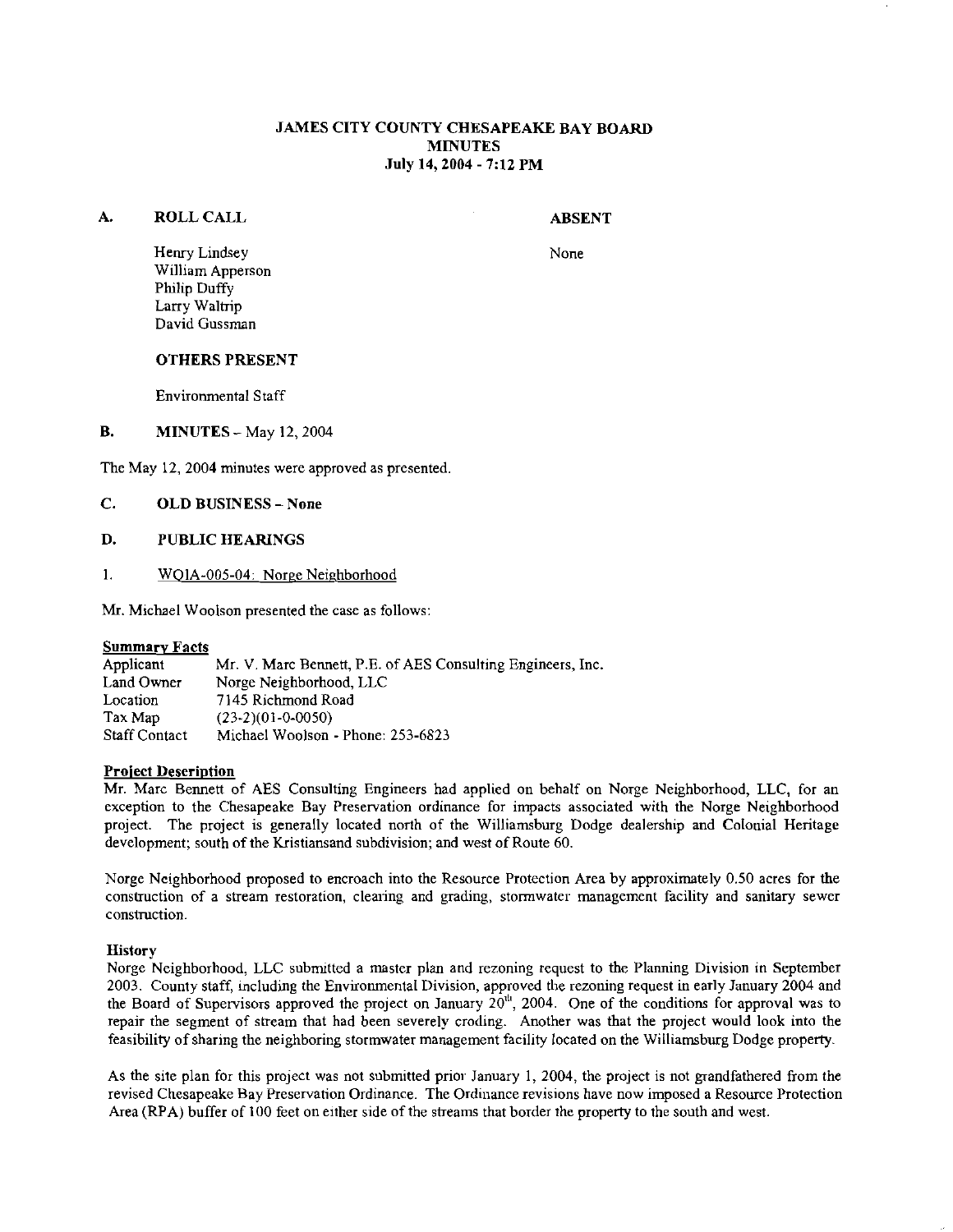Under Section 23-11 of the new Ordinance, it states that a water quality impact assessment shall be required for any proposed land disturbance resulting from development or redevelopment within RPAs. Norge Neighborhood, LLC has submitted this assessment for their project. The issue before the Chesapeake Bay Board is the impacts (clearing and grading) associated with the construction of sanitary sewer and a stormwater management facility. The impacts associated with the stream restoration. while included in this assessment, will be handled administratively.

## Water Quality Impact Assessment

The total impacts to the RPA for this project are approximately  $0.55$  acres and encompass the construction of a stream restoration, sanitary sewer connection and stormwater management facility. Impact 1 (0.10 acre) will be an administrative review and is not covered under the Board exception approval. Impact **2** will cover 0.20 acre; impact 3 will cover 0.25 acre; so the total RPA impact before the Board for approval is 0.45 acre. To mitigate for environmental impacts, the project will use erosion control type 3 blanket to stabilize all slopes facing the RPA, a timber wall BMP structure, 2 bioretention filter BMPs, additional Natural Open Space dedications, a shared BMP with the Williamsburg Dodge dealership, additional RPA plantings, the use of a conservation seed mix within the disturbed portion of the RPA, and stream restoration of a severely eroded stream channel.

AES Consulting Engineers, lnc. has submitted the required information as outlined in the *James City County Water fiality Impacr Assessment Guidelines.* The Board is to determine whether or not the proposed development is consistent with the spirit and intent of the Ordinance and make a finding based upon the following criteria, as outlined in Section 23-14(c):

- 1 . The exception request is the minimum necessary to afford relief;
- 2. Granting the exception will not confer upon the applieant any special privileges denied by this chapter to other property owners similarly situated in the vicinity;
- 3. The exception request will be in harmony with the purpose and intent of this chapter, and is not of substantial detriment to water quality;
- 4. The exception request is not based on conditions or circumstances that are self-created or self-imposed, nor does the request arise from conditions or circumstances either permitted or non-conforming that are related to adjacent parcels; and
- 5. Reasonable and appropriate conditions are imposed which will prevent the exception request from causing a degradation of water quality.

## Recommendations

Staff finds that the WQIA and the project are consistent with the spirit and intent of the Ordinance and the criteria as outlined in section 23-14(c). Staff recommends that the Chesapeake Bay Board approve the WQIA as it pertains to this project only, except that the area to be replanted downstream of impact 2 be increased from 0.18 acres to a maximum of 0.20 acres. Furthermore, all other recommendations listed therein are to be incorporated into the site plans for the project, which must then be approved by the Environmental Division. This exception request approval shall become null and void if constmction has not begun by July 14, 2005.

The Board held a short discussion relating to species of acceptable plantings to be re-planted in RPA areas.

Mr. Lindsey opened the public hearing

A. Mr. Marc Bennett, AES Consulting Engineers, gave a brief history on the type of vegetation growing on the parcel of land involved. He also stated that two community meetings were held and all of the residents of Kristiansand subdivision and adjacent property owners were invited to attend and provide input into the design of the project.

As no one else wished to speak, Mr. Lindsey closed the public hearing.

Mr. Apperson made a motion to approve case WQIA-005-04 with staff's recommendations.

The motion was approved by a 5-0 vote.